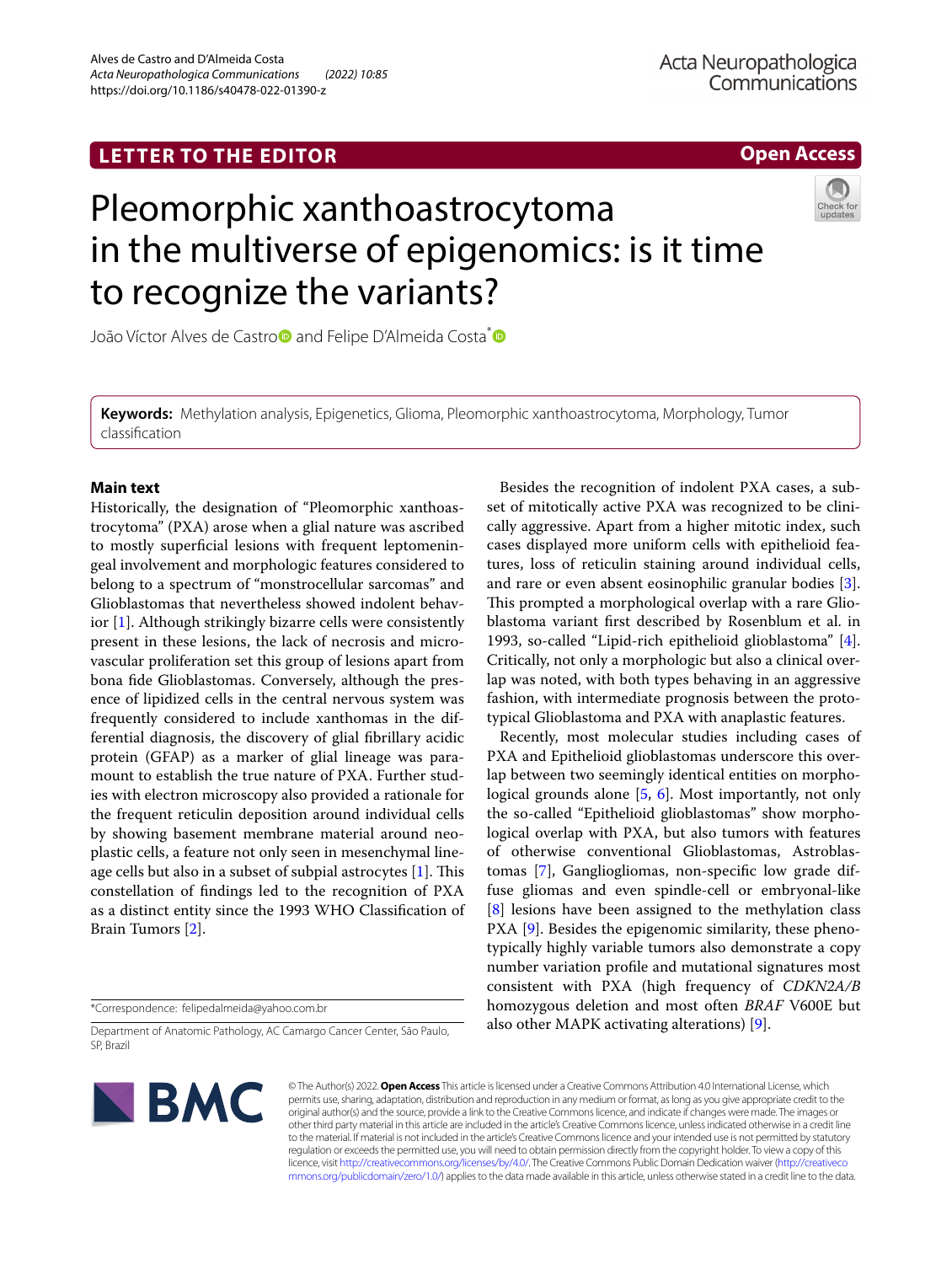In a recent paper by Ebrahimi et al. published in this journal, the authors discussed the challenges associated with the diagnosis and grading of PXA using morphologic and molecular criteria, especially including meth-ylation profiling [\[10](#page-3-0)]. Their investigation of histologically defned PXA (histPXA) and PXA defned by DNA methylation analysis (mcPXA) highlights the wide spectrum of morphological patterns that fall under mcPXA and further explores its distinction from aggressive entities with similar morphology, such as Glioblastoma, IDH-wildtype (GBM, IDH-wt) using methylation profling studies.

Astonishingly, only around one third of epigenetically defned PXA had the classic morphology associated with this entity. This implies that, using the current CNS WHO defnition, more than half of PXA cases would be missed by a lack of histopathological consideration of this diferential diagnosis. In addition, more than half of hist-PXA cases did not fall into the mcPXA, reinforcing several other tumor entities may show PXA-like histological features [[10](#page-3-0)].

Taking such robust data into consideration with previous challenges we encountered in our practice, we propose a systematic recognition of histologically and molecularly defned PXA cases and its morphologic variants, hoping to reduce pitfalls related to ancillary testing and fnal integrated report (Table [1](#page-1-0) and Fig. [1](#page-1-1)).

This broad morphological spectrum highlights useful criteria to guide pathologists in the consideration of PXA as a diferential diagnosis whenever facing a tumor with morphological patterns diverse than frst appreciated by Kepes et al*.* in 1973.We stress the major



<span id="page-1-1"></span>role of methylation profling and CNV analysis in precisely classifying gliomas with concomitant activating MAPK alterations/*CDKN2A/B* deletion in the setting of a neoplasm without classic PXA morphology, hoping to improve consistency in the diagnosis as a means to ensure proper diagnostic workup and treatment of such lesions.

Whether DNA methylation, other molecular techniques or histopathology should be the cornerstone for tumor classifcation is a matter of ongoing discussion. Specifc molecular alterations have already been used to defne CNS tumor entities, which are included in the new WHO blue book. For difuse gliomas located in midline sites, the *H3-3A* K27M mutation establishes

<span id="page-1-0"></span>

|  | Table 1 Proposed morphological variants of PXA |  |  |  |  |
|--|------------------------------------------------|--|--|--|--|
|--|------------------------------------------------|--|--|--|--|

| Morphological pattern         | <b>Histological description</b>                                                                                                                                 | <b>Differential diagnosis</b>                                                                                                                                 |  |
|-------------------------------|-----------------------------------------------------------------------------------------------------------------------------------------------------------------|---------------------------------------------------------------------------------------------------------------------------------------------------------------|--|
| Classic                       | Variably pleomorphic cells with eosinophilic cytoplasm,<br>areas of spindling and fascicular growth, and at least focal<br>lipidized neoplastic cells with EGBs | Ganglioglioma, Pilocytic astrocytoma, Giant cell GBM                                                                                                          |  |
| Ganglioglioma-like            | Compact and fasciculated tumor with ganglion cell dif-<br>ferentiation and FGBs                                                                                 | Ganglioglioma and other low-grade glial neoplasms with<br>ganglion cell differentiation                                                                       |  |
| Glioblastoma-like             | Features resembling conventional glioblastoma, including<br>mitotically active tumor with pseudopalisading necrosis<br>and microvascular proliferation          | Conventional GBM IDH-wt and HGG IDH/H3-wt                                                                                                                     |  |
| Epithelioid glioblastoma-like | Predominantly epithelioid cells with distinct cell borders<br>and round nuclei with prominent nucleoli arranged in a<br>solid pattern                           | GBM IDH-wt and HGG IDH/H3-wt with epithelioid features:<br>non-flat copy-number profile, including gene amplifications<br>(CDK4, CDK6, EGFR, MDM2, MDM4, MET) |  |
| Astroblastoma-like            | Astroblastic rosettes might be found at least focally in<br>tumors with areas of classic PXA and absence of MN1<br>fusions                                      | Astroblastoma (ABM): presence of MN1 alterations                                                                                                              |  |
| Spindle cell                  | Spindle cell pattern in the majority or entirety of the<br>specimen                                                                                             | Meningothelial and mesenchymal, non-meningothelial<br>neoplasms                                                                                               |  |
| Embryonal-like                | Monomorphic undifferentiated and/or rhabdoid cells<br>reminiscent of true embryonal neoplasms, including INI-1<br>(SMARCB1) loss                                | Atypical teratoid/rhabdoid tumor and other Embryonal<br>tumors                                                                                                |  |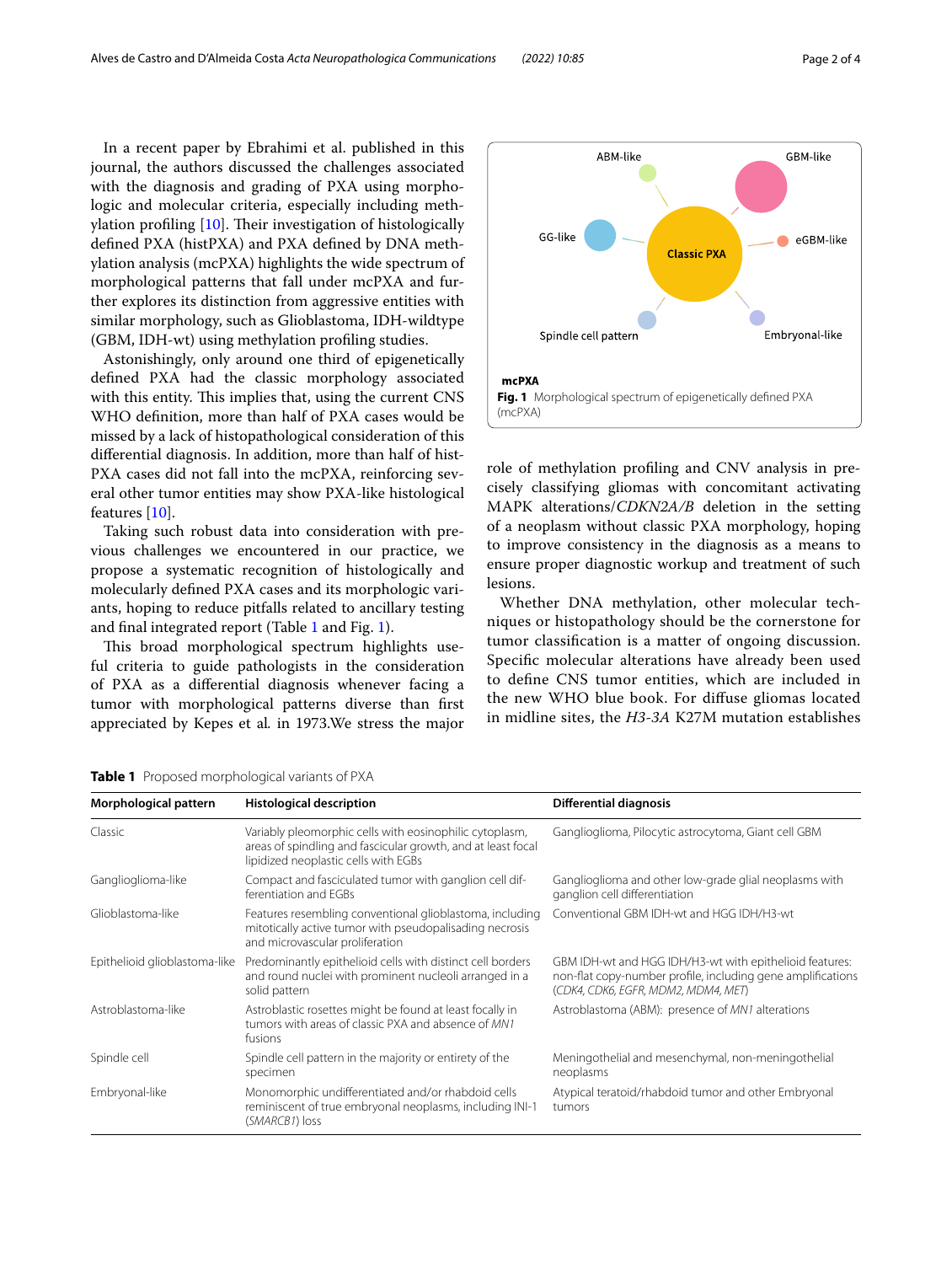the diagnosis of difuse midline glioma, H3 K27-altered, irrespective of tumor morphology. The *H3-3A* G34R/V mutations in supratentorial infltrating gliomas defne a Difuse hemispheric glioma, H3 G34-mutant, with a broad morphological spectrum, ranging from glioblastoma-like to embryonal-like. Taking these tumor types as examples, it seems to be reasonable to use a genomewide methylation profle to improve our understanding of PXA, expanding its possible histopathological presentations. On the other hand, from the clinicians' perspective, it may be tempting to shift to a model of classifcation that considers only the molecular alterations, but this approach may be misleading, because fnding a single genetic alteration, out of the context of a specifc tumor entity, may not be predictive of treatment response for every patient.

For example, *BRAF* V600E can be found in supratentorial Pilocytic astrocytoma (PA), Ganglioglioma (GG), Pleomorphic xanthoastrocytoma (PXA), some cases of High grade astrocytoma with piloid features (HGAP) and true Glioblastoma, IDH-wildtype (GBM), the latter both with and without epithelioid morphology. This shared mutation does not mean they will respond equally to anti-BRAF therapies, probably due to the additional molecular alterations they possess. While PA and GG usually have only a MAPK alteration, PXA commonly show a MAPK alteration together with *CDKN2A/B* loss, HGAP is a combination of MAPK, *CDKN2A/B* loss and a telomere maintenance mechanism (usually through *ATRX* mutation but also rare *TERT* promoter mutations) and GBM frequently shows the  $+7/$  - 10 signature and oncogene amplifications. This constellation of genetic alterations usually demands more than a single and simple molecular test to be found, so the whole landscape of the tumor biology may not be fully appreciated at the time of diagnosis, leading to unexpected clinical outcomes and tumor responses.

In our point of view, the best diagnostic approach is still the integrated diagnosis method proposed since the Haarlem consensus, published in 2014 and adopted by WHO classification in 2016 and 2021. The integrated diagnosis, as its name implies, incorporates all available data, from morphology to immunohistochemistry, genetics and epigenetics, in order to reach a more accurate classifcation. It has the potential for a precise diagnosis, appropriate treatment choice and patient selection for targeted therapies and clinical trial enrollment. In summary, the growing knowledge of the molecular aspects of the CNS neoplasms need to be used not in substitution of morphology, but in a complementary fashion, sometimes conducting

pathologists to reassess and improve our histopathological evaluation and tumor classifcation.

#### **Abbreviations**

PXA: Pleomorphic xanthoastrocytoma; GFAP: Glial fibrillary acidic protein; histPXA: Pleomorphic xanthoastrocytoma, histologically defned; mcPXA: Methylation class Pleomorphic xanthoastrocytoma; GBM, IDH-wt: Glioblastoma, isocitrate dehydrogenase-wildtype; MAPK: Mitogen-activated protein kinase; PA: Pilocytic astrocytoma; GG: Ganglioglioma; HGAP: High grade astrocytoma with piloid features.

#### **Author contributions**

Mr. JVA de C drafted the manuscript, organized Table [1](#page-1-0) and drew Fig. [1](#page-1-1). Mr. FD'AC conceptualized the work, reviewed the manuscript for important intellectual content, and refned descriptions when necessary. All authors approved the fnal version of the manuscript.

#### **Funding**

No funding was provided.

#### **Availability of data and materials**

No data was generated.

#### **Declarations**

**Ethics approval and consent to participate** Not applicable.

#### **Consent for publication** Not applicable.

#### **Competing interests**

All authors have declare that they have no competing interests.

Received: 9 April 2022 Accepted: 27 May 2022 Published online: 07 June 2022

#### **References**

- <span id="page-2-0"></span>1. Kepes JJ, Rubinstein LJ, Eng LF (1979) Pleomorphic xanthoastrocytoma: a distinctive meningocerebral glioma of young subjects with relatively favorable prognosis a study of 12 cases. Cancer 44:1839–1852
- <span id="page-2-1"></span>2. Kleihues P, Burger PC, Scheithauer BW (1993) The new WHO classifcation of brain tumours. Brain Pathol 3:255–268
- <span id="page-2-2"></span>3. Bayindir Ç, Balak N, Karasu A, Kasaroğlu D (1997) Anaplastic pleomorphic xanthoastrocytoma. Child's Nerv Syst 13:50–56
- <span id="page-2-3"></span>4. Rosenblum MK, Erlandson RA, Budzilovich GN (1991) The lipid-rich epithelioid glioblastorna. Am J Surg Pathol 15:925–934
- <span id="page-2-4"></span>5. Alexandrescu S, Korshunov A, Lai SH, Dabiri S, Patil S, Li R et al (2016) Epithelioid glioblastomas and anaplastic epithelioid pleomorphic xanthoastrocytomas—same entity or frst cousins? Brain Pathol 26:215–223
- <span id="page-2-5"></span>6. Korshunov A, Chavez L, Sharma T, Ryzhova M, Schrimpf D, Stichel D et al (2018) Epithelioid glioblastomas stratify into established diagnostic subsets upon integrated molecular analysis. Brain Pathol 28:656–662
- <span id="page-2-6"></span>7. Boisseau W, Euskirchen P, Mokhtari K, Dehais C, Touat M, Hoang-Xuan K et al (2019) Molecular profling reclassifes adult astroblastoma into known and clinically distinct tumor entities with frequent mitogenactivated protein kinase pathway alterations. Oncol 24:1584–1592
- <span id="page-2-7"></span>8. Thomas C, Federico A, Sill M, Bens S, Oyen F, Nemes K et al (2021) Atypical teratoid/rhabdoid tumor (AT/RT) with molecular features of pleomorphic xanthoastrocytoma. Am J Surg Pathol 45:1228–1234
- <span id="page-2-8"></span>9. Capper D, Stichel D, Sahm F, Jones DTW, Schrimpf D, Sill M et al (2018) Practical implementation of DNA methylation and copy-number-based CNS tumor diagnostics: the Heidelberg experience. Acta Neuropathol 136:181–210